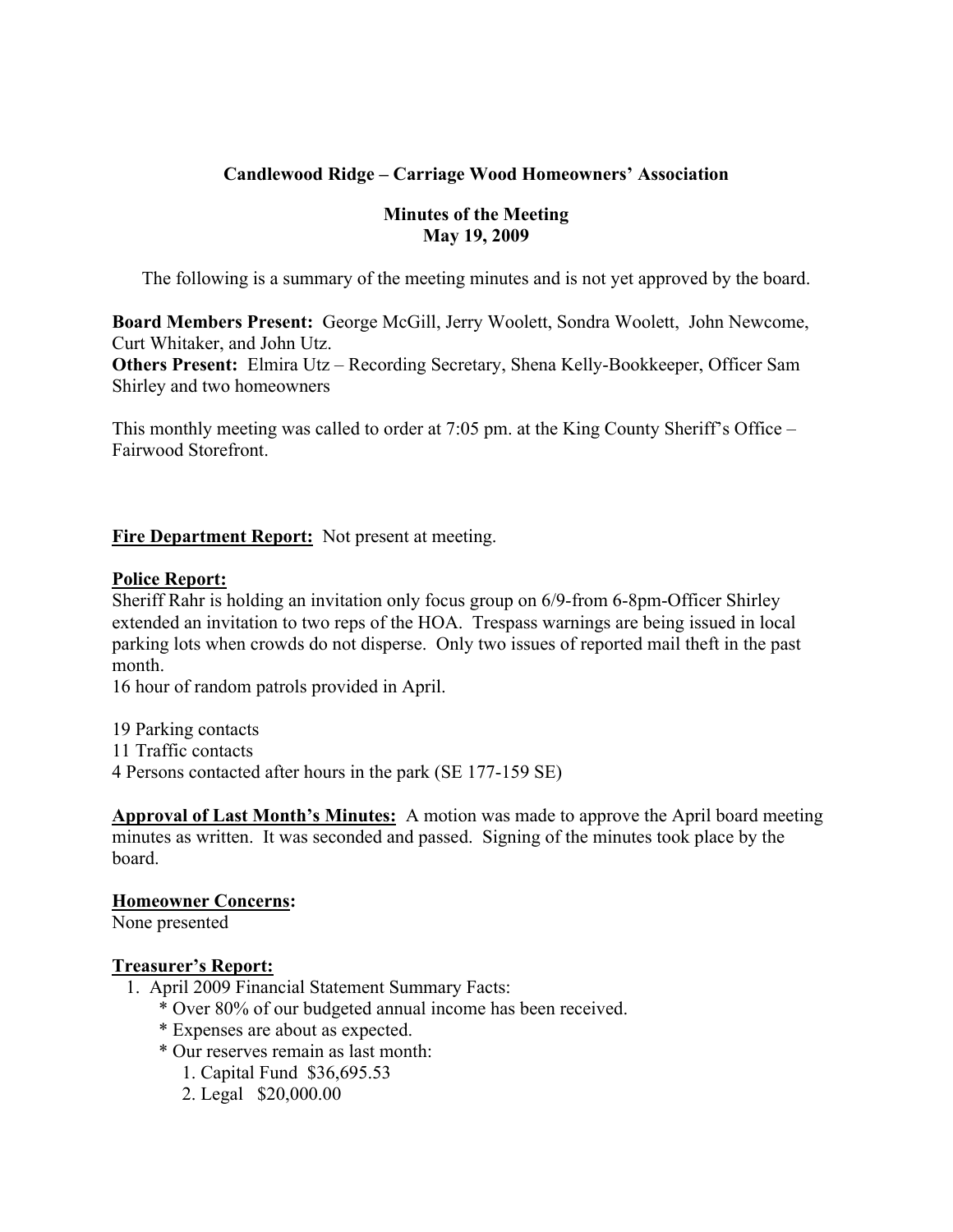3. General \$25,000.00

\* We are in good financial shape at this time.

 2. Note: The HOA has a new phone number 425-738-8611. Voice messages received are forwarded to the officer selected as email attachments.

3. Sixteen hour of random sheriff's patrols were conducted in April.

# **Committee Reports:**

### **Architectural Report:**

 1. Eighteen ACC requests were submitted since the last meeting. Five for new roofs, four for paint, three for landscaping, one for windows, one for a deck, one for a shed, and three for fence replacement.

 2. Reminder - Our CC&Rs and Rules and Regulations clearly state that exterior projects such as roofs, painting, fencing, decks, major landscaping and patios require the submission and approval of an ACC request before commencing the project. The ACC has up to 30 days to respond to an ACC request but tries to respond much sooner than that. It is recommended that if a response to an ACC request has not been received within two weeks, the homeowner should contact the ACC Chairman via email at architecture@crcwhoa.org or by leaving a voice message at 425-738-8611. For emergency type repairs notify the ACC Chairman as indicated above and mention that it is an emergency type situation. Please do not contact the ACC chairman via a home phone number.

 3. Reminder - modifications to mailbox stands require an ACC request and approval prior to beginning work.

 4. GAF and ELK roofing materials has merged. Their product line has changed-old names are now associated with new products which may NOT be approved by ACC. Always contact ACC for approval before purchasing materials and beginning a project.

Please remember we do not accept ACC request forms via email. Please mail them to CR/CW HOA, PO Box 58397, Renton, WA 98058.

# **Common Areas Maintenance Report:**

1: Canber has applied bark to all the common areas.

- 2: Canber has started with the CR entrance RR Ties have been removed.
- 3: We are putting the work by the retention pond fence on hold until we get approval from King County

4: Vandalism – please keep eyes open for any suspicious activity. Two weeks ago someone pushed one of the large "2 man" rocks and drove around the rock down into CR Park under the power lines and tore up the grass in about three spots – thankfully it wasn't too bad – suggest putting a cement base to each rock making them much harder to move. Also the retention pond fence in CR still has not been fixed and this weekend was completely down on the ground. The County will be notified.

5: Met with King County DDES about what we could do about cutting or trimming branches at CR Park where kids are hanging out.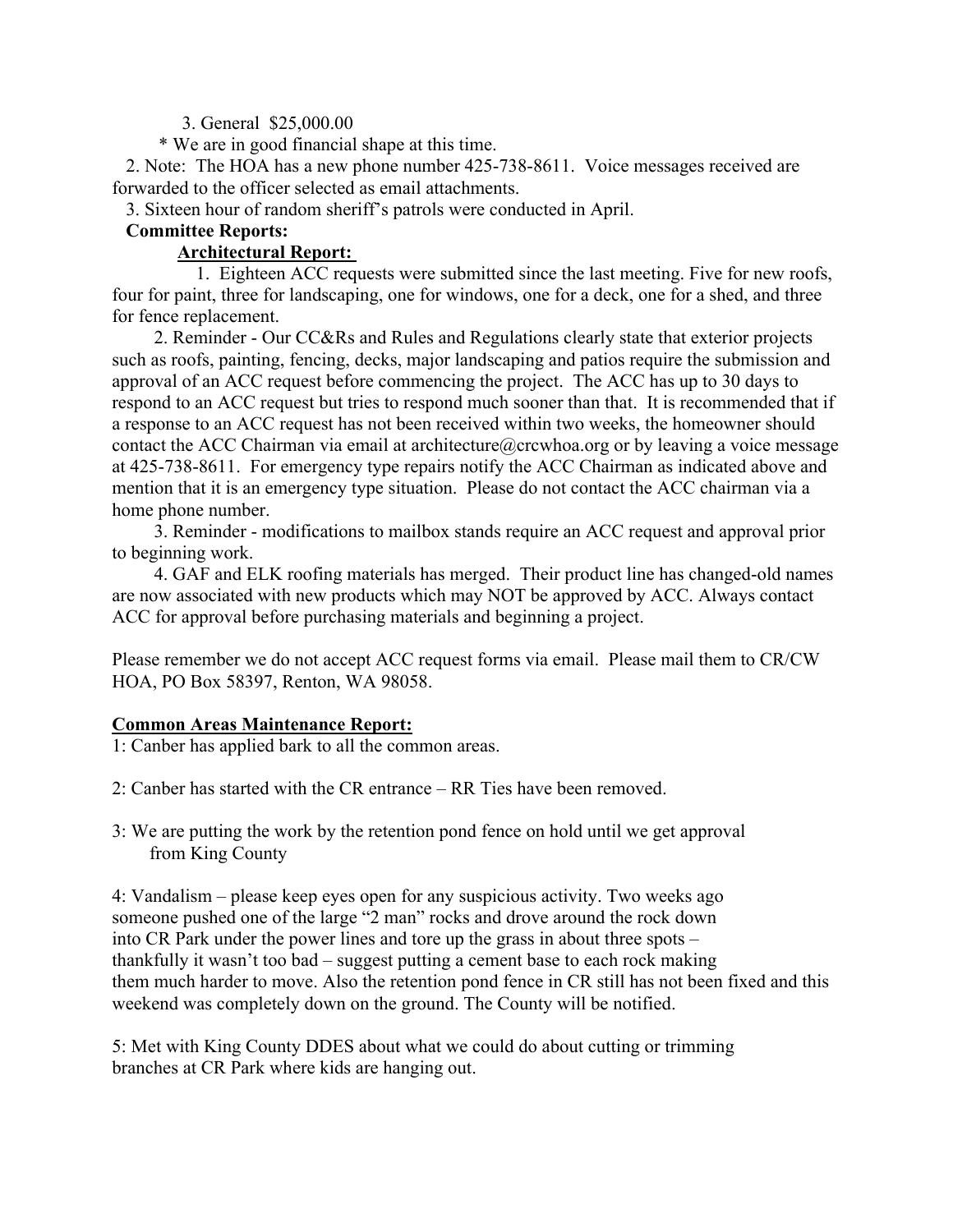6: One of the infant swing seats has torn and needs to be replaced. I have received quote from Sitelines.

7: One small Alder tree fell in CR Park – it is at the north end on the grass clearing, not on the path or sidewalk. Requested Canber to cut and set back into the woods

8: Received a request for a girls Soccer team to practice on Thur. Nights in CR Park. They provided all the necessary P/W and insurance forms and are CR Residents, so it is approved.

9: Reminder: Our parks are private parks which exist for the use and enjoyment of HOA residents, their families and guests. They are not public parks. Our park Usage rules apply to everyone. Following are some of the rules that have been Established to maximize safety, and minimize liability and maintenance costs:

1. Park Hours: 9:00 am to dusk.

2. No Smoking, alcohol, drugs, loud music, golfing, motorized vehicles or Fireworks are allowed.

 3. Animals must be leashed and owners are responsible for cleaning up after their animals.

#### **Complaints Negotiations Report:**

- 1. There are currently 15 open active complaints
	- 1. 3 are in the fine stage
	- 2. 6 have received their 1st non-compliance letter
	- 3. 2 have received their 2nd certified non-compliance letters
- 4. 4 have received the 3rd and final certified non-compliance letters, meaning fines are eminent.

2. Seven non-compliance issues were closed since the last meeting.

 3. Mail theft has been on the rise. The Carriage Wood postal carrier reported that the Cascade post office outside mail box was forced open the morning of May 18. Fortunately the thieves were caught. He also informed us a lot of mail boxes within the HOA have had mail stolen. In one instance a heavy duty locked mail box was tampered with and the lock had to be replaced. All the mail in the unlocked mail box next to it had been opened before the owners picked it up.

#### **Legal and Insurance Report:**

Communication continues with the HOA attorney regarding the complaint made by a homeowner against the Association and individual Board Members.

# **Rental Home / Change of Address Committee**

Not present at meeting

Changes of Address and Rentals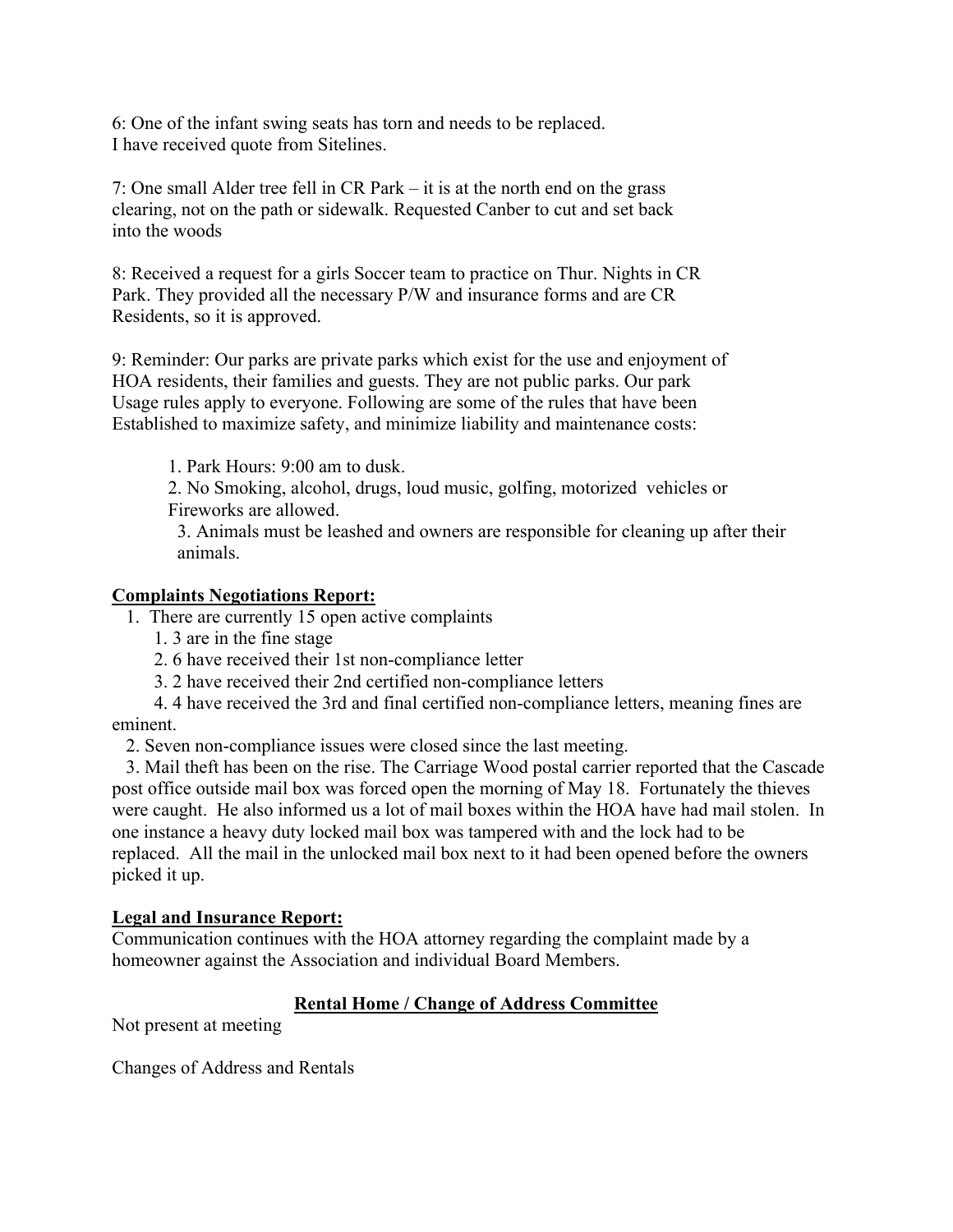• Reminder – When HOA correspondence needs to be delivered to an address other than the HOA street address, your HOA needs to be notified in writing of the correct address to send the correspondence. This applies to absentee homeowners who are renting or leasing their homes, homes that are vacant, and homeowners who choose to receive their correspondence at a PO Box or alternate address. In addition homeowners who are renting or leasing are required to comply the provisions of the Leasing/Rental of Homes/Tenants Rules and Regulations.

# **Capital Improvement Committee:**

1. Now that the weather is nicer replacement of the entrance signs that are in disrepair needs to begin.

2. Let us know of any other suggestions for Capital Improvements.

#### **Old Business:**

Fire District 40 continues to be unresponsive to numerous inquiries. Community Garage Sale weekend is set for June 19, 20, and 21.

#### **New Business:**

Money is available for a Summer Event. If you'd like to volunteer to help with this event please contact generalinquiry@crcwhoa.org or call 425-738-8611.

Shena Kelly-Bookkeeper reported on the new fiscal software: She is working the 2 systems in parallel for this year. She hopes that with the help of the attorney she will be able to cycle through all old DQ accounts to clear them out. The new system can provide access reports to the Treasurer including a history of property and current and historical contact information. The new system allows for detailed notation. The Rental committee and the bookkeeper can coordinate to identify rental properties in the HOA neighborhood.

Motion made to replace broken infant swing in Candlewood Ridge Park. Motion passed.

Kevin Idzi reported on the website. Visits to the site are up. He is considering addition of new information such as community based programs such as CERT or a "map of your neighborhood" program.

**Welcoming Committee** – If you are new to the neighborhood and would like an HOA information packet, call the HOA phone number at 425-738-8611 and leave a voice message or send an email request to  $info@crcwhoa.org$ .

**Special Topics:** Visit our Website and contact the HOA via Email at:

Web – www.crcwhoa.org Email – info@crcwhoa.org

A motion was made to adjourn the meeting at 8:42 pm.

# **Next Board Meetings:**